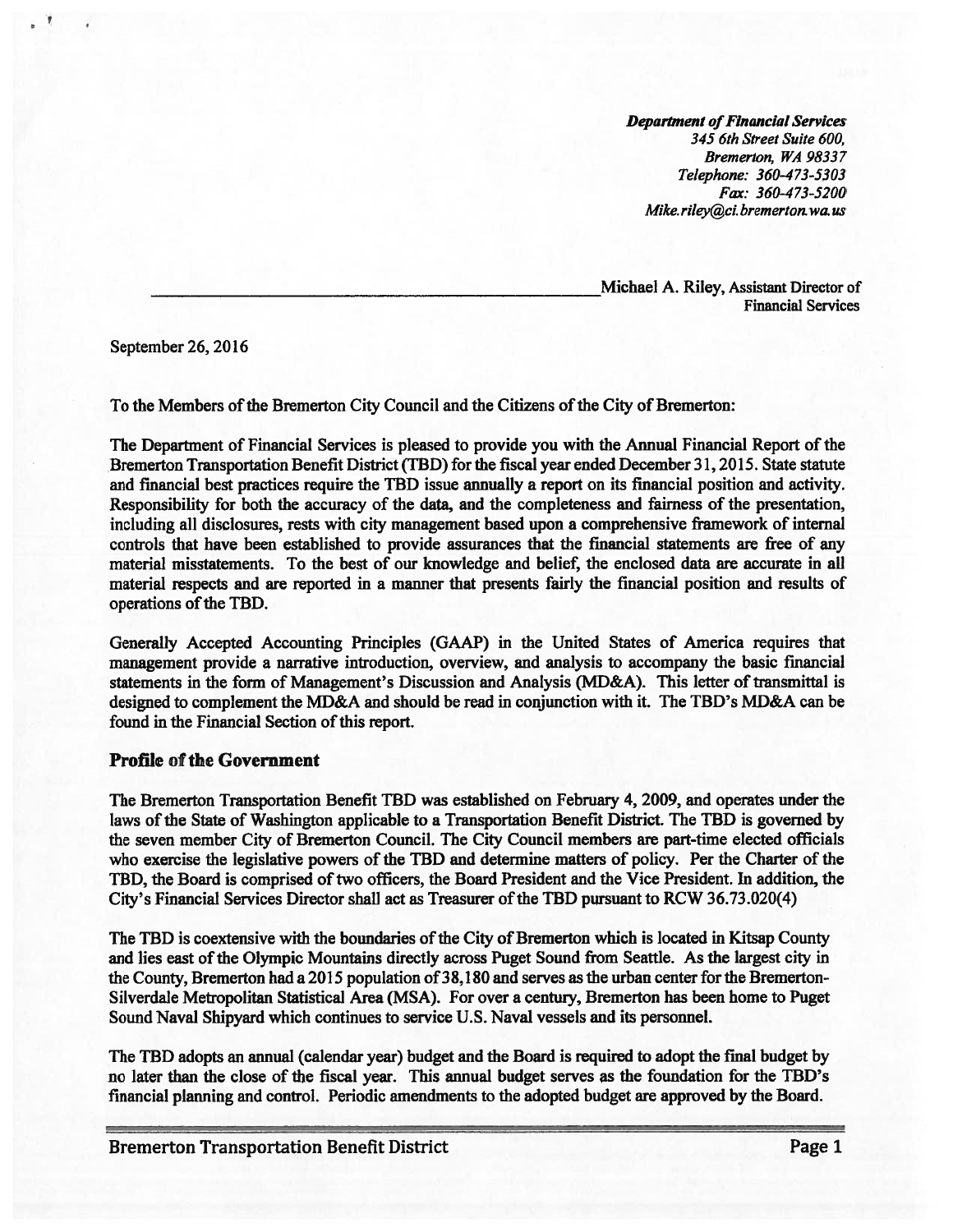On March 17, 2016, The Bremerton City Council adopted Ordinance 5297 assuming the rights, powers, functions and obligations of the Bremerton Transportation Benefit District.

# **Major Initiatives**

The TBD operates as an independent taxing District and was created to benefit the City of Bremerton. On February 15, 2012 the TBD entered into an inter-local agreement with the City of Bremerton to preserve, maintain, construct and reconstruct City streets and other related public infrastructure either by contract or through the use of City forces. The TBD enacted a \$20 per vehicle license fee to fund appropriate projects. In 2015 the TBD collected \$480,625 in fees. The Board approved a final operating budget of \$618,000 to maintain selected roadways in the City of Bremerton. The TBD used \$345,577 of the proposed budget.

# **Acknowledgments**

We would like to express our appreciation to all those who assisted and contributed to the preparation of this report.

**Respectfully submitted** 

Dino Davis **Board President** 

tokpar

Cathy Johnson **Treasurer**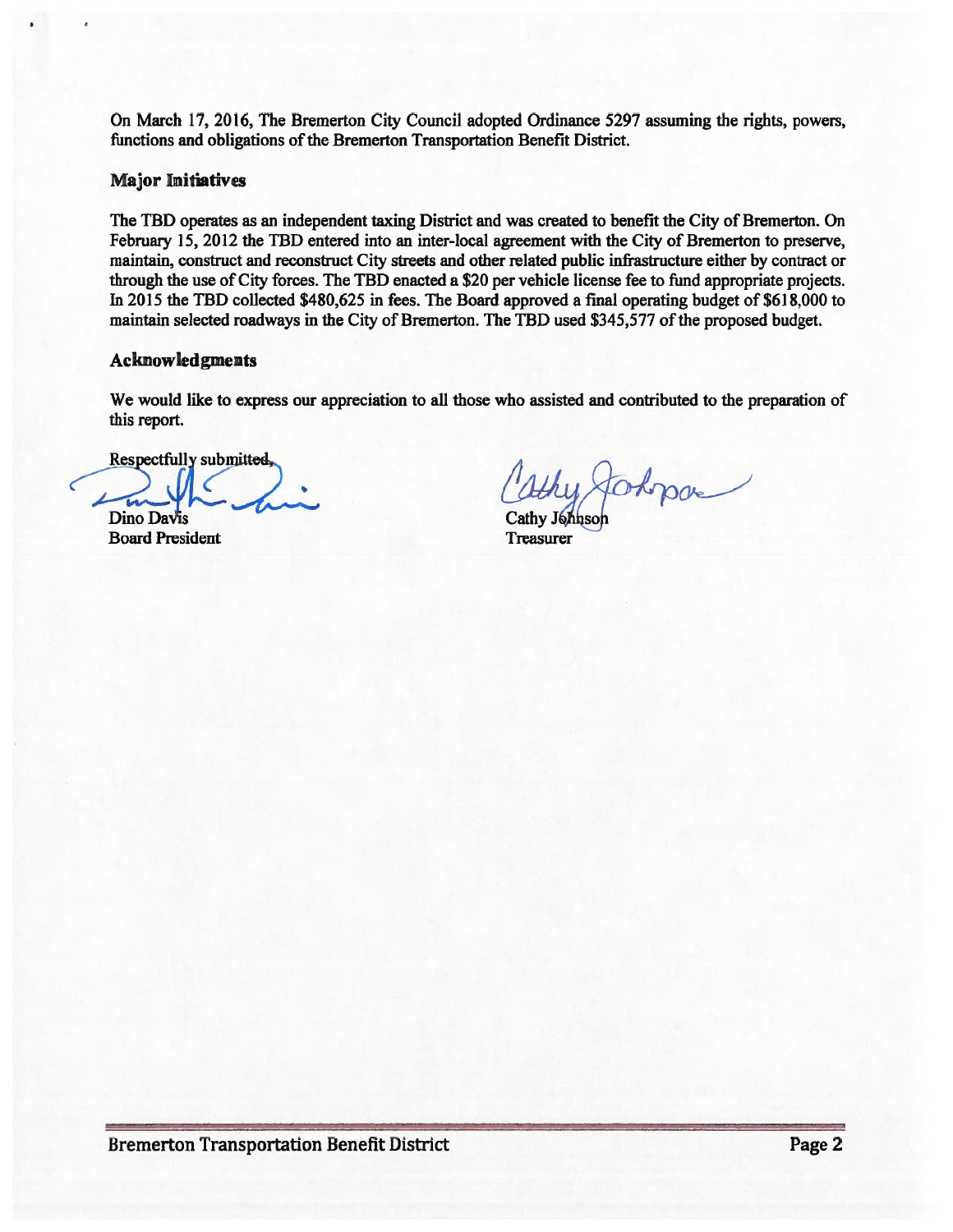# **Bremerton Transportation Benefit District Management Discussions and Analysis Year Ended December 31, 2015**

This section of Bremerton Transportation Benefit District's (referred to as "District" throughout this report) Annual Financial Report presents management's overview and analysis of the District's financial performance for the fiscal year ended December 31, 2015. This section should be read in conjunction with the financial statements and notes to the financial statements that follow this section.

The Bremerton Transportation Benefit District was established on February 4, 2009 by the Bremerton City Council. The District operates within the boundaries of the City of Bremerton, and revenue generated by the District through an imposed \$20 vehicle license fee supports local transportation improvement projects. The MD&A presents comparative financial information.

# **Discussion of the Basic Financial Statements**

This management discussion and analysis is intended to serve as an introduction to the District's basic financial statements. The basic financial statements are comprised of the following components:

- 1. Government-wide Financial Statements
- 2. Fund Financial Statements
- 3. Notes to the Financial Statements

# Government-wide Financial Statements

Government-wide financial statements are designed to provide the readers with a broad overview of the District's finances in a manner similar to a private-sector business. The statement of net position presents information on all of the District's assets and liabilities, with the difference between the two reported as net position. This statement serves the purpose similar to that of a balance sheet of a private-sector business. Over time, increases or decreases in net position may serve as a useful indicator of whether the financial position of the District is improving or deteriorating. However, this is just one indicator of financial health of the District. Other indicators include the level of change in federal, state and local governmental support for transportation improvements that the District revenue provides, as well as the general economic conditions within the City of Bremerton and surrounding areas.

The statement of activities presents information showing how the District's net position changed for the year ended December 31, 2015. It separates program revenue generated by its functions and programs. All changes in net position are reported as soon as the underlying event gives rise to the change to occur, regardless of the timing of related cash flows.

#### Fund Financial Statements

A fund is a grouping of related accounts that is used to maintain control over resources that have been segregated for specific activities or objectives. The District uses a single fund accounting system to ensure and demonstrate compliance with finance-related requirements and to provide management with information for controlling spending activities.

The Governmental Funds Balance Sheet and Statement of Revenues, Expenditures and Changes in Fund Balance present a single column of financial data for the General Fund.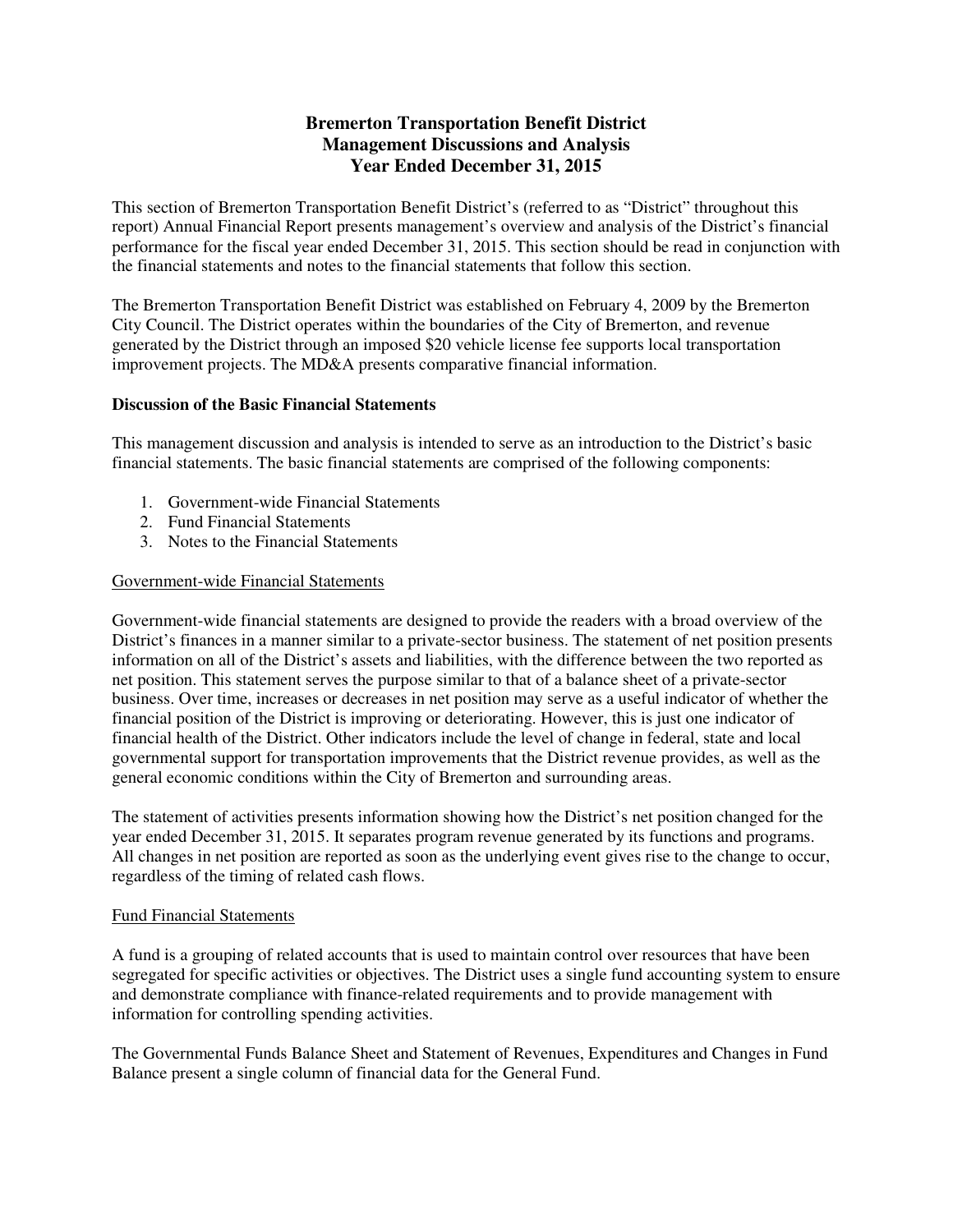Governmental funds are used to account for essentially the same functions as governmental activities in the government-wide financial statements. However, unlike government-wide statements' use of accrual accounting, governmental fund financial statements focus on the near term inflows and outflows of spendable resources available at the end of the fiscal year. This information is useful in evaluating a government's near-term financial requirements in comparison to near-term resources available.

### Notes to Financial Statements

The notes provide additional information that is essential to a full understanding of the data provided in the government-wide and fund financial statements. The notes to the financial statements can be found immediately following the basic financial statements in this report.

### **Condensed Financial Data**

The following tables present condensed financial information related to the District's Net Position for the year ended December 31, 2015.

Statement of Net Position

| <b>Governmental Activities:</b>      |           |            |  |
|--------------------------------------|-----------|------------|--|
|                                      | 2015      | 2014       |  |
| <b>Total Assets</b>                  | 467,242   | 313,750    |  |
| <b>Total Liabilities</b>             | 65,174    | 47,455     |  |
| <b>Total Net Position Restricted</b> | \$402,068 | \$266,295  |  |
| <b>Statement of Activities</b>       |           |            |  |
| <b>Governmental Activities:</b>      |           |            |  |
| Revenues                             | 2015      | 2014       |  |
| Vehicle Fees Tax                     | 480,625   | 444,012    |  |
| Investment Interest                  | 725       | 659        |  |
| <b>Total Revenues</b>                | \$481,350 | \$444,671  |  |
| Expenses                             |           |            |  |
| Transportation                       | 345,577   | 746,326    |  |
| <b>Total Expenses</b>                | 345,577   | 746,326    |  |
| Change in Net Position               | 135,773   | (301, 655) |  |
| Net Position-Beginning               | 266,295   | 567,950    |  |
| <b>Net Position-Ending</b>           | \$402,068 | \$266,295  |  |

# **Overall Analysis of Financial Position & Result of Operations**

The District's net position as of December 31, 2015 was \$402,068. This amount is restricted in full by RCW 36.73 for transportation improvements. The District's most significant asset is cash, as the District does not maintain ownership of any capital assets. While the District has only been in operation for three years, a positive net position in 2015 reflects the District's ability to meet current and future obligations in the course of its activities. Over time, once the District has been in operation for multiple years, changes in net position may be used to analyze financial operations. In addition, since the TBD is used as a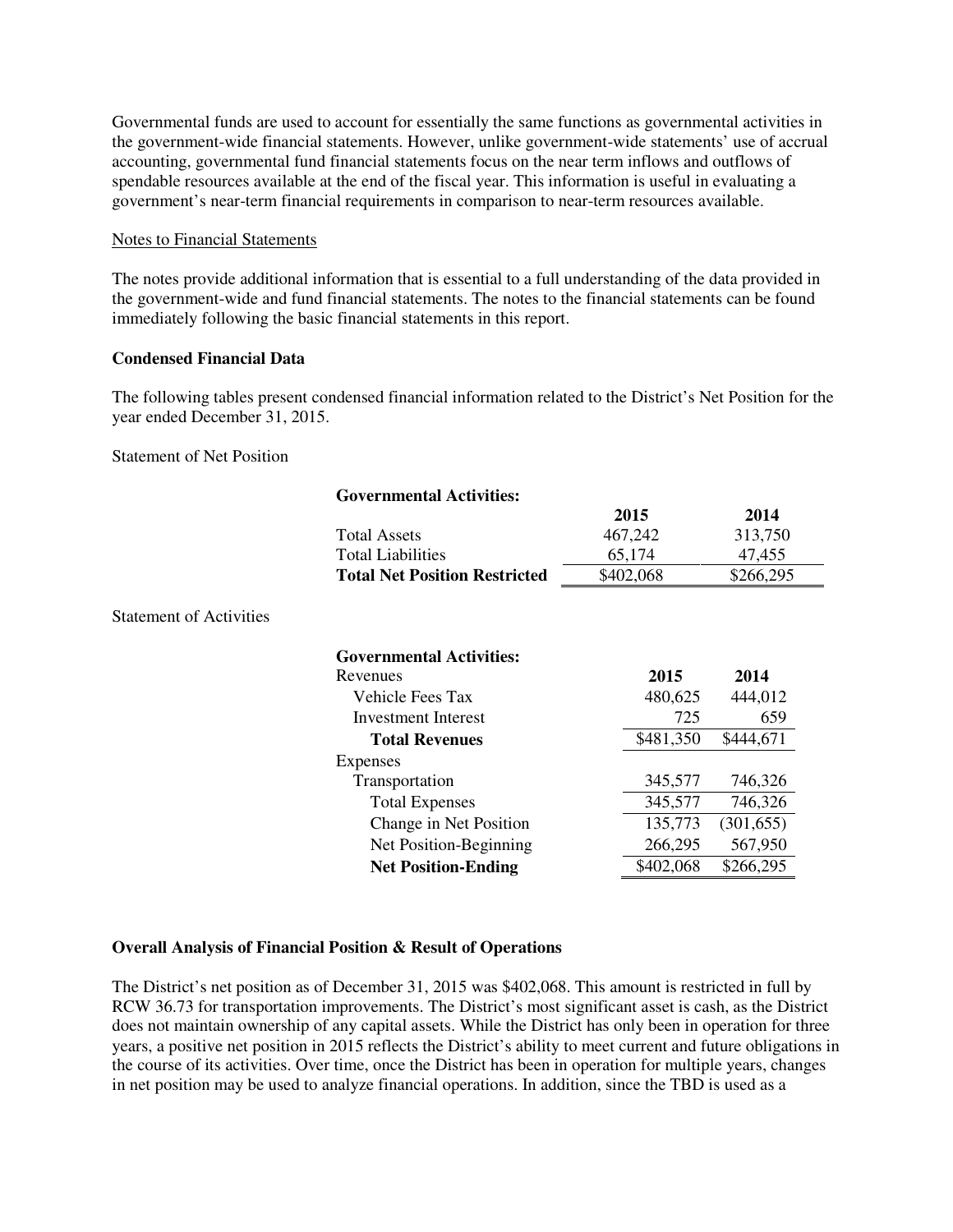mechanism to finance street restoration, costs are controlled by the budget adoption and not adversely affected by changes in the financial environment.

### **Fund Analysis**

The Bremerton Transportation Benefit District uses fund accounting to ensure and demonstrate compliance with finance related legal documents. The District has only one governmental type fund, the general fund.

The District's program revenue is entirely generated for the collection of vehicle registration fees, recorded as taxes. The General Fund revenues exceeded General Fund expenditures by \$135,773 resulting in an ending fund balance of \$402,068. Average monthly revenue from these fees was \$40,000. Actual collections exceeded anticipated 2015 revenue by \$50,625. The entire fund balance is restricted for transportation improvements by RCW 36.73.

### **Budget Variances in the General Fund**

|                                           | <b>Final Budget</b> |           | Actual    |  | <b>Variance</b> |  |
|-------------------------------------------|---------------------|-----------|-----------|--|-----------------|--|
| Budgetary Fund Balance, January 1         |                     | 266,295   | 266,295   |  | -               |  |
| Resources (inflows):                      |                     | 430,000   | 481.350   |  | 51.350          |  |
| Charges to appropriations (outflows):     |                     | (618,000) | (345.577) |  | 272,423         |  |
| <b>Budgetary Fund Balance December 31</b> |                     | 78,295    | 402,068   |  | 323,773         |  |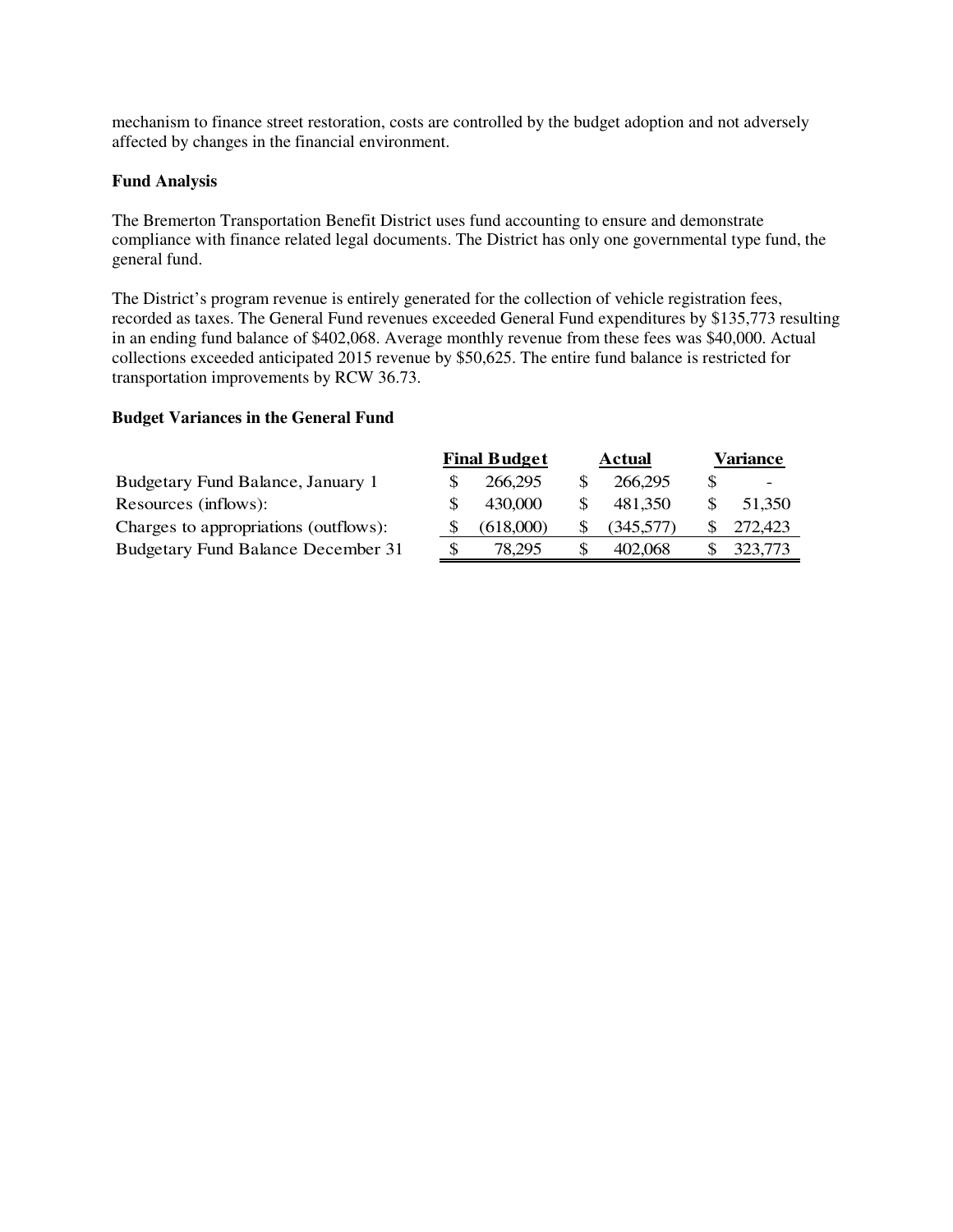# **Bremerton Transportation Benefit District Statement of Net Position December 31, 2015**

|                                                                                 | Governmental<br>Activities |         |  |
|---------------------------------------------------------------------------------|----------------------------|---------|--|
| <b>Assets</b>                                                                   |                            |         |  |
| Current assets:                                                                 |                            |         |  |
| Cash & Cash Equivalents                                                         | \$                         | 430,384 |  |
| Investments                                                                     |                            |         |  |
| Receivables                                                                     |                            | 36,858  |  |
| Interest receivable                                                             |                            |         |  |
| Total assets                                                                    | \$                         | 467,242 |  |
| Deferred outflows of resources<br><b>Liabilities</b>                            | \$                         |         |  |
| Accounts payable and other current liabilities<br>Other non current liabilities | \$                         | 65,174  |  |
| <b>Total liabilities</b>                                                        | \$                         | 65,174  |  |
| Deferred inflows of resources<br><b>Net Position</b>                            | \$                         |         |  |
|                                                                                 |                            |         |  |
| Restricted for:                                                                 |                            |         |  |
| <b>Transportation Improvements</b>                                              |                            | 402,068 |  |
| Unrestricted                                                                    |                            |         |  |
| <b>Total Net Position</b>                                                       | \$                         | 402,068 |  |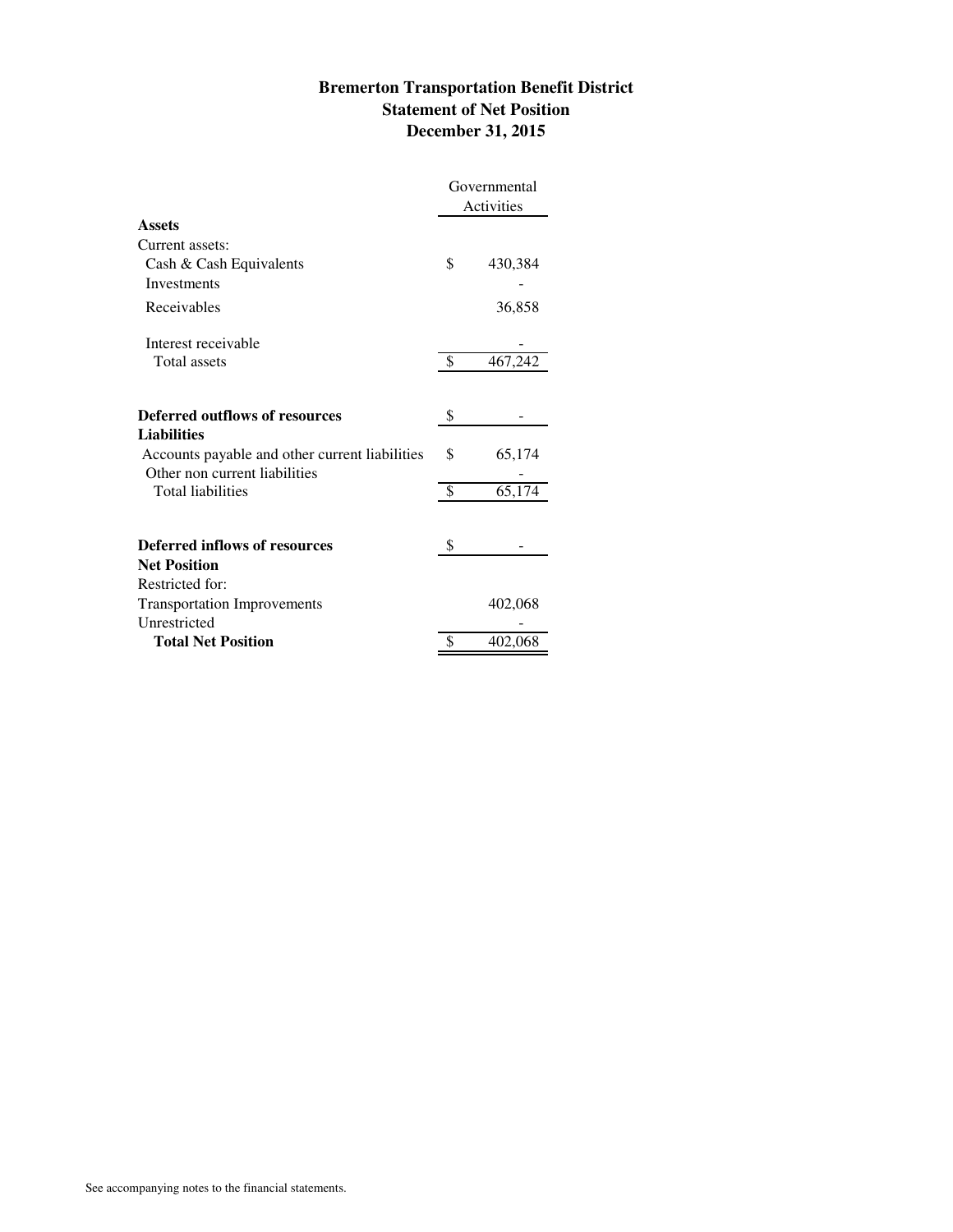# **Bremerton Transportation Benefit District Statement of Activities December 31, 2015**

|                               |    | Governmental<br>Activities |  |
|-------------------------------|----|----------------------------|--|
| <b>Governmental Activites</b> |    |                            |  |
| Expenses                      |    |                            |  |
| Transportation                |    | 345,577                    |  |
| <b>Total Program Expenses</b> | -S | 345,577                    |  |
| <b>Program Revenues</b>       |    |                            |  |
| <b>Charges for Services</b>   |    |                            |  |
| <b>Total Program Revenues</b> | \$ |                            |  |
| <b>General Revenues</b>       |    |                            |  |
| Taxes                         |    | 480,625                    |  |
| Interest                      |    | 725                        |  |
| <b>Total General Revenues</b> | \$ | 481,350                    |  |
| Change in Net Position        |    | 135,773                    |  |
| Net Position Beginning        |    | 266,295                    |  |
| <b>Net Position Ending</b>    | S  | 402,068                    |  |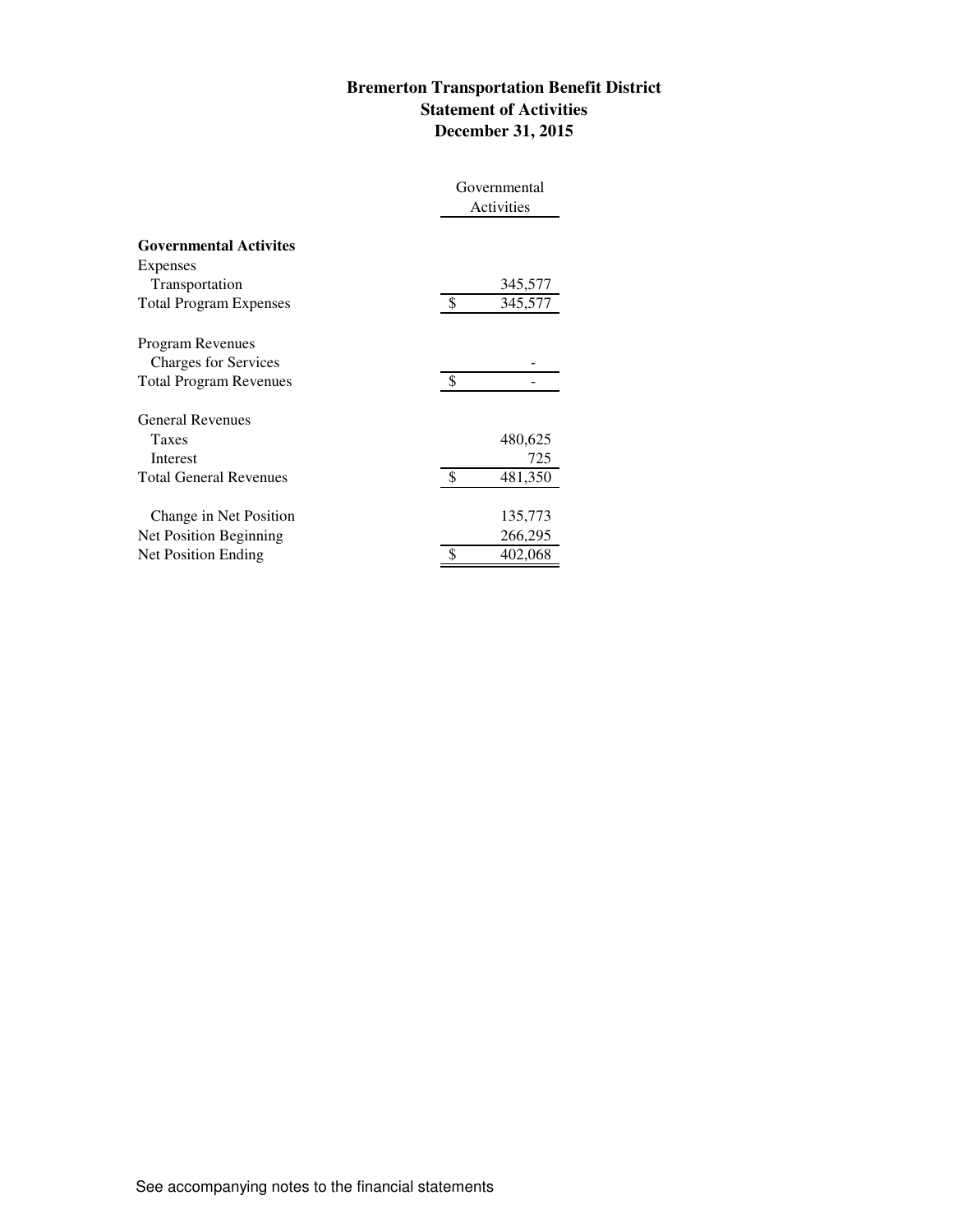# **Bremerton Transportation Benefit District Balance Sheet Governmental Funds December 31, 2015**

|                                                                    | <b>General</b> |
|--------------------------------------------------------------------|----------------|
| <b>ASSETS</b>                                                      |                |
| Cash and equivalents                                               | 430,384        |
| Investments                                                        |                |
| Receivables, net                                                   | 36,858         |
| <b>Total assets</b>                                                | 467,242        |
| Deferred outflows of resources                                     |                |
| Total assets and deferred outflows of resources                    | 467,242        |
| <b>LIABILITIES, DEFERRED INFLOW of RESOURCES and</b>               |                |
| <b>FUND BALANCES</b>                                               |                |
| Liabilities:                                                       |                |
| Accounts/contracts payable                                         | 65,174         |
| <b>Total liabilities</b>                                           | 65,174         |
| Deferred inflows of resources                                      |                |
| Fund balances:                                                     |                |
| Nonspendable                                                       |                |
| Restricted                                                         | 402,068        |
| Committed                                                          |                |
| Assigned                                                           |                |
| Unassigned                                                         |                |
| Total fund balances                                                | 402,068        |
| Total liabilities, deferred inflows of resources and fund balances | \$<br>467,242  |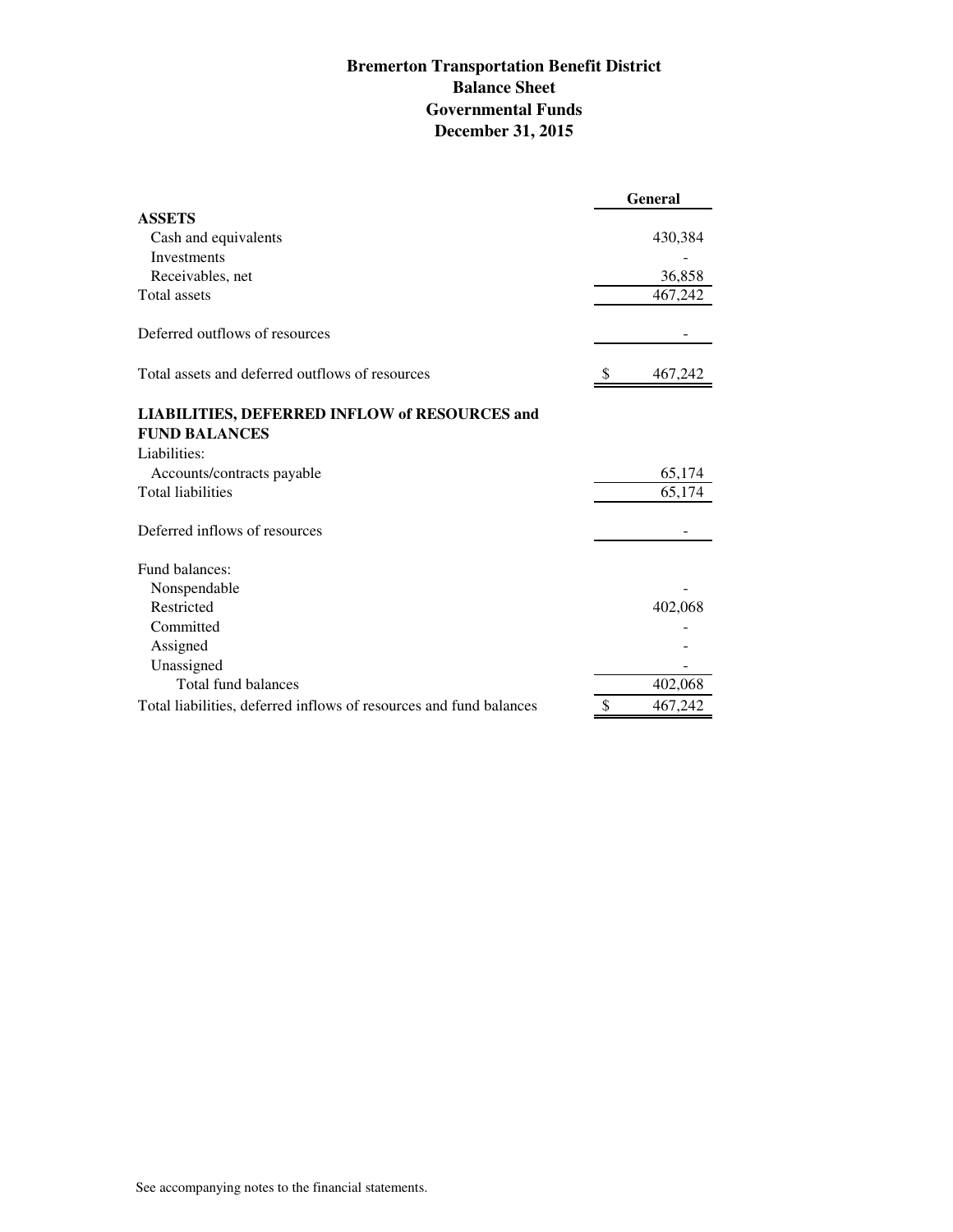# **Bremerton Transportation Benefit District Statement of Revenues, Expenditures and Change in Fund Balance Governmental Funds December 31, 2015**

|                                      | <b>General</b> |
|--------------------------------------|----------------|
| <b>Revenues</b>                      |                |
| <b>Taxes</b>                         | 480,625        |
| <b>Investment Earnings</b>           | 725            |
| <b>Total Revenues</b>                | 481,350        |
|                                      |                |
| <b>Expenditures</b>                  |                |
| Transportation                       | 345,577        |
| <b>Total Expenditures</b>            | 345,577        |
|                                      |                |
| Excess of Revenues over Expenditures | 135,773        |
|                                      |                |
| <b>Net Change in Fund Balance</b>    | 135,773        |
| Fund Balance - Beginning             | 266,295        |
| Fund Balance - Ending                | 402,068        |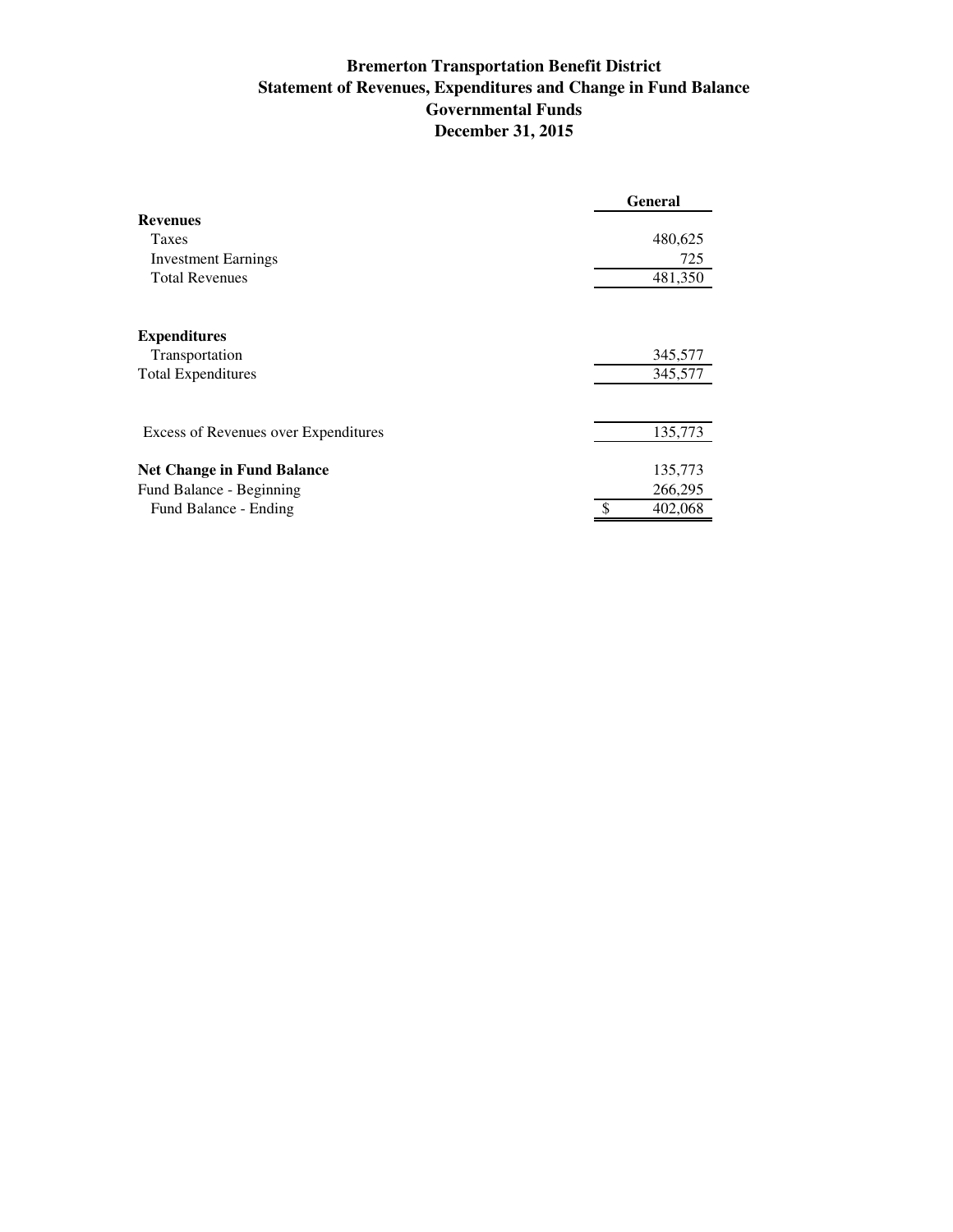# **Bremerton Transportation Benefit District Notes to Financial Statements Year Ended December 31, 2015**

### **1. Summary of significant accounting policies**

The financial statements of the Bremerton Transportation Benefit District have been prepared in conformity with generally accepted accounting principles (GAAP) as applied to governmental units. The Governmental Accounting Standards Board (GASB) is the accepted standard setting body for establishing governmental accounting and financial reporting principles.

#### **A. Reporting Entity**

On February 4, 2009 the City authorized and approved the creation of a Transportation Benefit District (TBD) coextensive with the boundaries of the City in order to exercise the powers available under RCW 36.73. This blended component unit is governed by a board composed of the seven members of the Bremerton City Council, who serve in an ex-officio and independent capacity, with the City's Director of Financial Services acting as District Treasurer. City employees perform all operational and administrative functions of the District. The primary purpose of the District is the acquisition, construction, improvement, provision and/or funding of the maintenance of City streets and related infrastructure. The TBD is an independent taxing district and was established to benefit the City of Bremerton satisfying GASB Statement No. 14's criteria for the recognition of the TBD as a blended component unit of the City. Beginning fiscal year 2012, the TBD has enacted a \$20 per vehicle license fee to fund appropriate projects. In 2015, the TBD received total collections from vehicle license fees of \$480,625. There were no capital assets to report in 2015.

#### **B. Government-wide and fund financial statements**

The government-wide financial statements (i.e., the statement of net position and the statement of activities) report information on all of the non-fiduciary activities of the primary government.

The statement of activities demonstrates the degree to which the direct expenses of a given function or segment are offset by program revenues. Direct expenses are those that are clearly identifiable with a specific function. Our policy is to not allocate indirect costs to a specific function. Program revenues are those items that are applicable to customers who purchase, use, or directly benefit from goods, services, or privileges provided by a given function. Grants and contributions that are restricted to meeting the operational or capital requirement of a particular function are also included. Taxes and other items not properly included among program revenues are reported instead as general revenues.

The District reports a single governmental fund (the general fund) and therefore no inter-fund activity or additional separate fund statements are presented.

#### **C. Measurement focus, basis of accounting, and financial statement presentation**

The government-wide financial statements are reported using the economic resources measurement focus and the accrual basis of accounting. Revenues are recorded when earned and expenses are recorded when a liability is incurred, regardless of the timing of related cash flows.

Governmental fund financial statements are reported using the current financial resources measurement focus and the modified accrual basis of accounting. Revenues are recognized as soon as they are both measurable and available. Revenues are considered to be available when they are collectible within the current period or soon enough thereafter to pay liabilities of the current period. For this purpose, the District considers revenues to be available if they are collected within 30 days of the end of the current fiscal period. Expenditures generally are recorded when a liability is incurred, as under accrual accounting.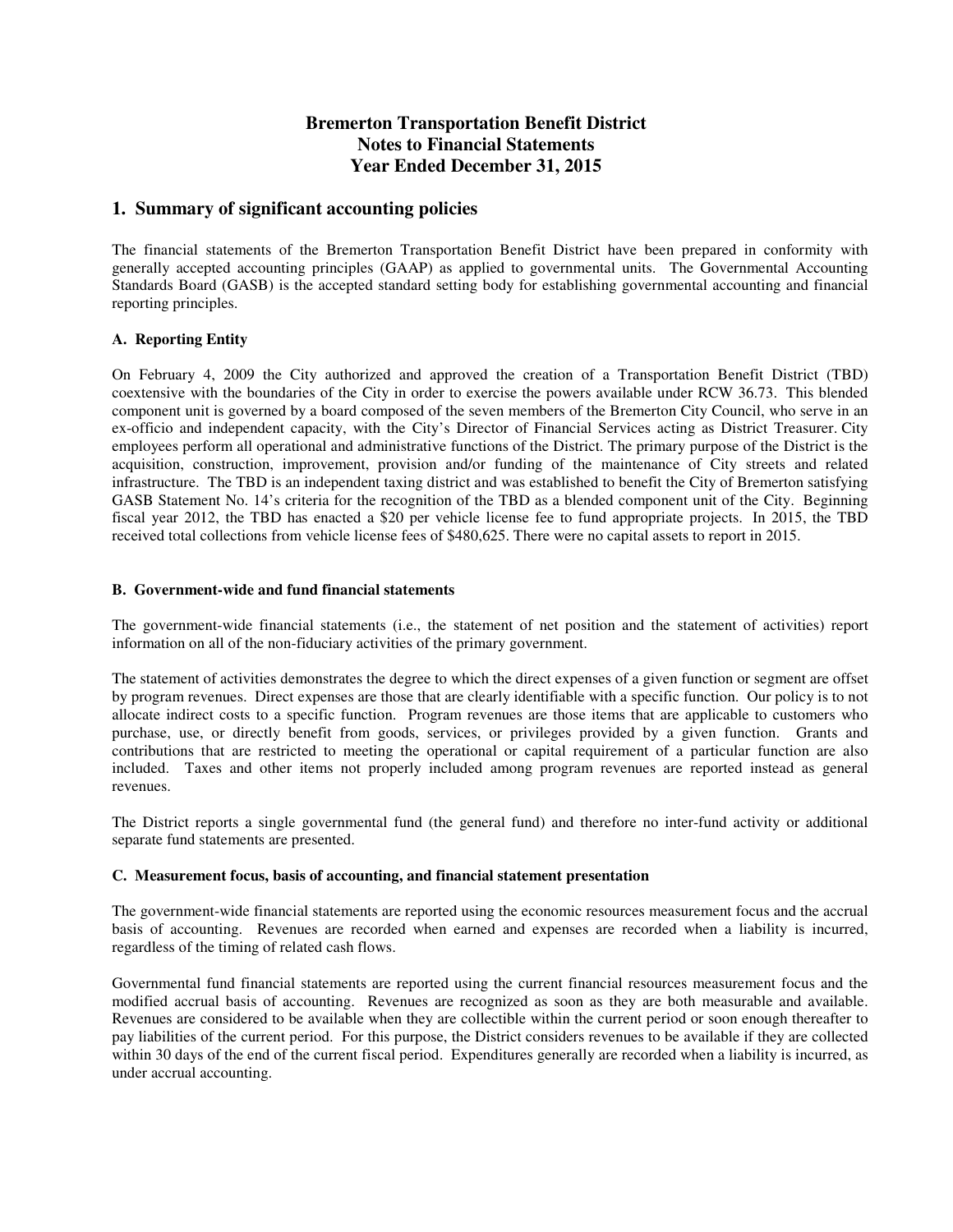The District reports the following major governmental fund:

The general fund is the District's operating fund. It accounts for all financial resources of the District.

#### **D. Budgetary Information**

#### 1. Scope of Budget

Annual appropriated budgets are adopted for the District's general fund on the modified accrual basis of accounting. Expenditures may not exceed appropriations

Appropriations lapse at year-end

#### 2. Amending the Budget

Any revisions to the District's approved budget must be approved by the Board of Directors through ordinance. Additionally, pursuant to RCW 36.73.160, the Board has developed a Material Change Policy to address Board and potential public involvement should significant changes to budgeted costs and/or scope occur.

The financial statements contain the original and final budget information. The original budget is the first complete appropriated budget. The final budget is the original budget adjusted by all supplemental appropriations authorized for the fiscal year. The budget was amended once during the year.

#### **E. Assets, Liabilities and Net Assets**

#### 1. Cash and Cash Equivalents

It is the District as well as the City's policy to invest all temporary cash surpluses. At December 31, 2015, the District was holding \$430,384 in cash and cash equivalents. The interest on these investments is distributed back into the fund.

#### 2. Receivables

Taxes receivable consists of fees earned by the City but not yet received from the State.

#### 3. Fund Balance Classification

The District, in accordance with Governmental Accounting Standards Board Statement 54, Fund Balance Reporting and Governmental Fund Type Definitions, classifies governmental fund balances as Non-Spendable, Restricted, Committed, Assigned or Unassigned.

For the year ended December 31, 2015, the entire fund balance of \$402,068 in the District's General Fund is classified as restricted. It is only available for transportation improvement projects as prescribed by RCW 36.73.

#### **NOTE 2- Stewardship, Compliance and Accountability**

There have been no material violations of finance-related legal or contractual provisions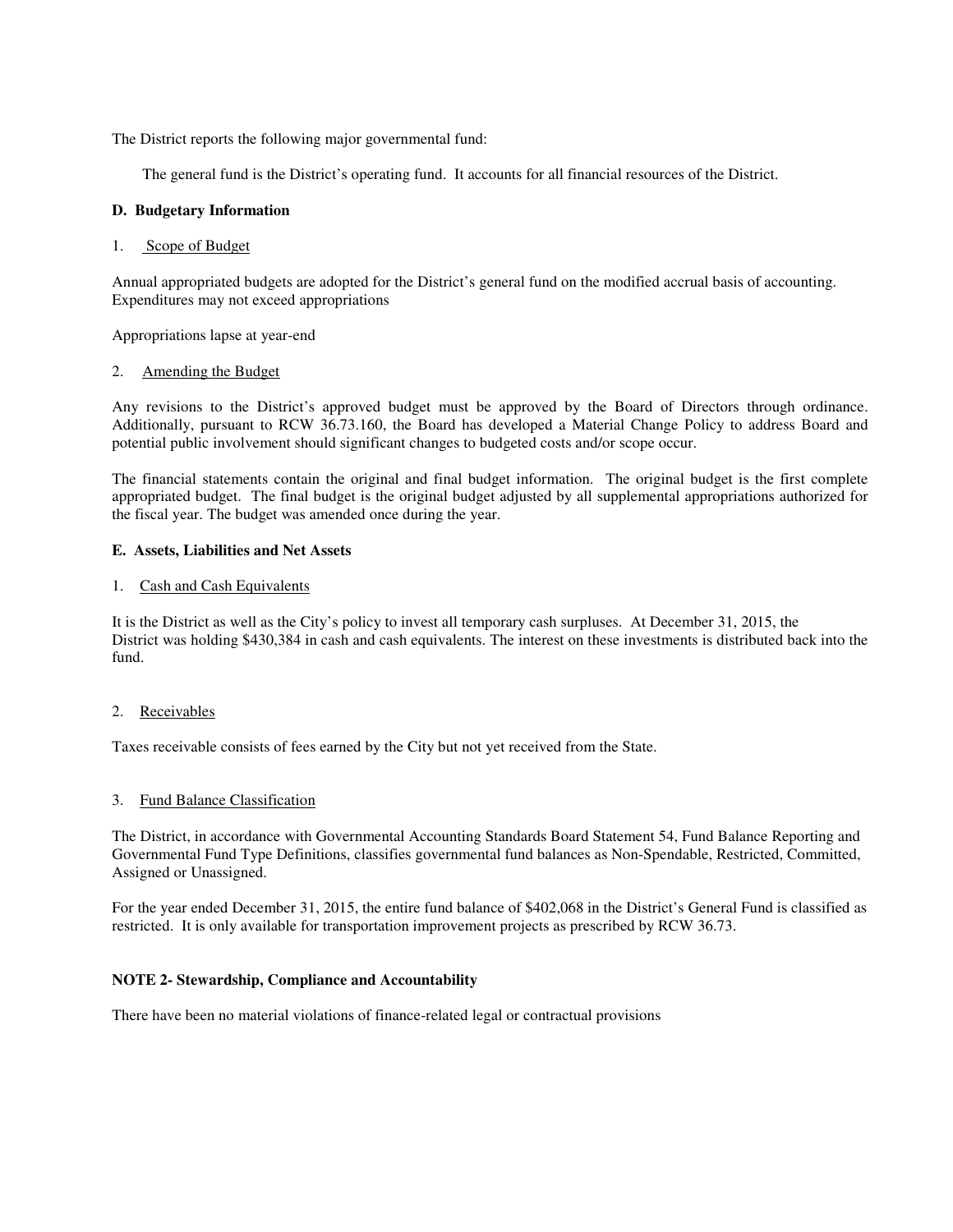#### **NOTE 3- Cash and Equivalents**

#### A. Cash and Equivalents

The District's deposits are entirely covered by federal depository insurance (FDIC) or by collateral held in a multiple financial institution collateral pool administered by the Washington Public Deposit Protection Commission (PDPC). The District invests excess funds in the Washington State Investment Pool. Due to the short term nature of the investments in the Pool, the funds are reported as cash and equivalents.

#### **NOTE 4- Risk Management**

The District retains no rights to any real or personal property, maintains no employees, and its Board of Directors and Treasurer are also officers/employees of the City of Bremerton. The City's insurance policies cover claims against the District.

#### **NOTE 5- Contingencies and Litigations**

The District's financial statements include all material liabilities. There are no material contingent liabilities to record.

#### **NOTE 6- Restricted Component of Net Position**

The government-wide statement of net position reports \$402,068 of restricted component of net position which is restricted by enabling legislation.

#### **NOTE 7- Subsequent Events**

In the February 3, 2016 public meeting, the Transportation Benefit District Board notified the public of its intent, per Senate Bill 5987, dated July 1, 2015, to have the City of Bremerton assume its rights, powers, functions and obligations. The City of Bremerton on March 17, 2016, adopted Ordinance 5297 assuming the rights, powers, functions and obligations of the Bremerton Transportation Benefit District.